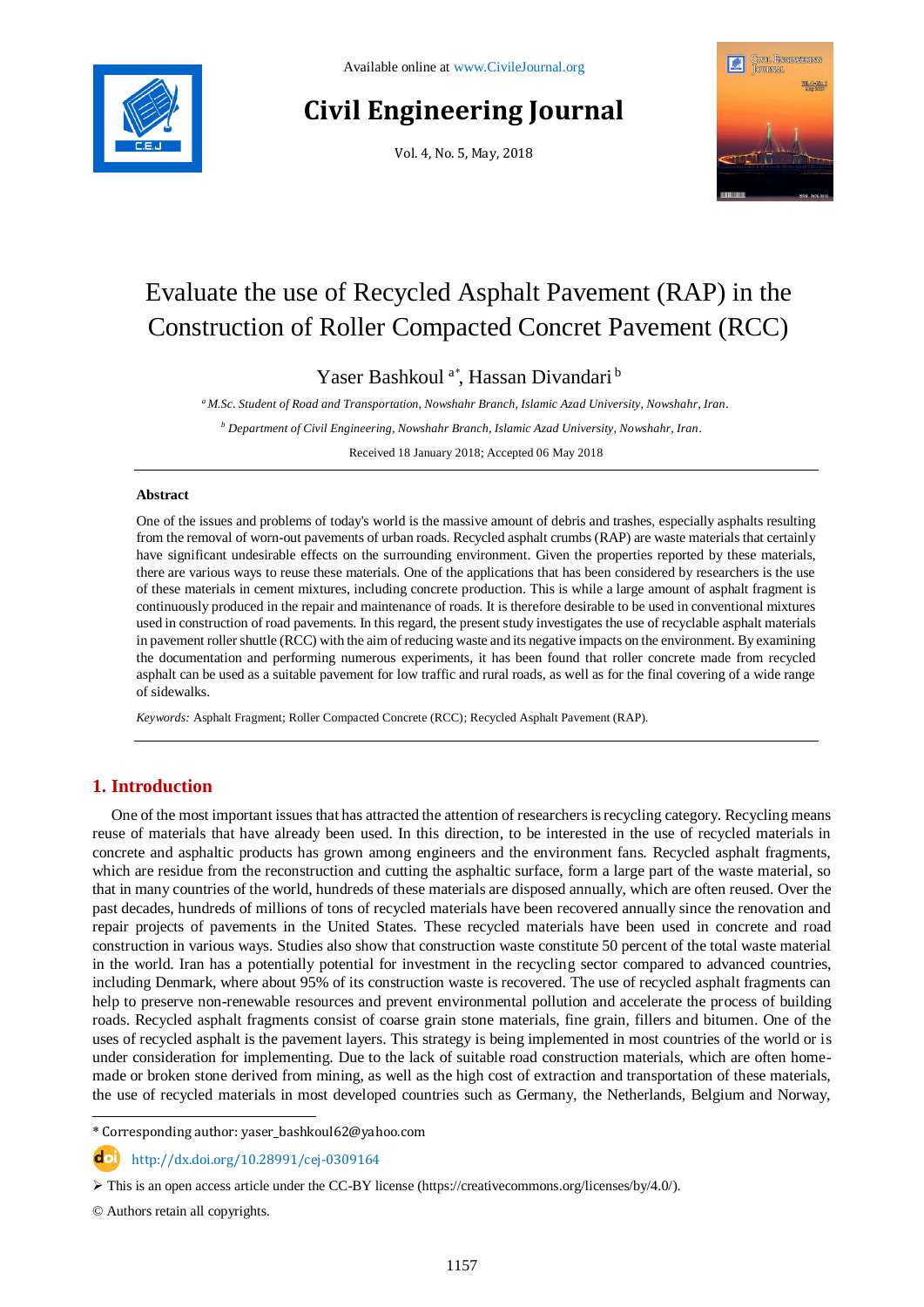#### *Civil Engineering Journal* Vol. 4, No. 5, May, 2018

many studies have been carried out and special standards for the use of this material have been compiled. Every year, a lot of waste materials from the industry, home use, construction and destruction of buildings and cutting the asphalt are generated, and accumulation of them is an important factor in environmental pollution. On the other hand, a large amount of natural resources is used annually as materials for building construction projects. If it is possible to maintain quality or improve it, instead of using natural materials from recycled materials, a major step is taken to save on the economy and protect the environment.

## **1.1. Roller Compressed Concrete (RCC)**

Roller concrete is a type of zero slump concrete, which includes aggregates with accumulated aggregation, sand, cement materials and water. The use of roller concrete for pavement construction has begun on a large scale since the 1970s and for the first time in the country of Canada, and the pavement made with this type of concrete is known as roller concrete pavement. In other words (RCCP) refers to pavements with roller concrete. In other words (RCCP) refers to pavements with roller concrete. The performance of roller concrete over the past years has shown that roller concrete can be used as durable and resistant materials for pavement construction, so that they can withstand heavy traffic loads and hard weather conditions with a series of low maintenance operations. This type of concrete is transmitted to the desired location, spread and is eventually condensed by road equipment such as roller bearings [4]. One of the main advantages of this type of pavement is the reduction of construction costs by between 15% and 40% compared with conventional concrete. Various accomplished projects have shown that RCCs have the following advantages over conventional cement concrete to pave the way.

- The bending strength (RCC) is equal to Portland Cement Concrete (PCC).
	- The construction time of the pavement (RCC) is less.
	- Making roller concrete is easier.
	- When using RCC, construction and maintenance costs are reduced.

The following results were also obtained by comparing the use of roller concrete and asphalt concrete as a layer in pavement. Flexural strength in roller concrete pavements is 25% higher than asphalt pavements with a cement stabilized layer at the factory.

- The resistance of the roller concrete is more against abrasion.
- Created roller concrete have a higher resistance to spilled oil and greasy materials on the road surface.
- In the face of hot weather, roller concrete has more resistance than concrete asphalt.

According to the explanation, the replacement of concrete asphalt with roller concrete for using as a pavement layer can be a convenient and economical solution. Therefore, in the present paper, according to the previous studies, the characteristics and features of roller concrete are evaluated and investigated as one of the pavement layers of the roads.

# **1.1.1. Features of Roller Concrete**

The concrete is sufficiently dry on one side to withstand the weight of the compacting roller, On the other hand, this type of concrete is sufficiently moist and has water to provide a good distribution of cement paste into the concrete mixture. As shown in Figure 1, the friction between the aggregates is achieved through roller compression and the bonding between the aggregates is provided by the cement paste used concrete construction, which ultimately leads to achieve full load capacity RCC.



**Figure 1. How to extend the strength of roller concrete and achieve full load capacity (RCC)**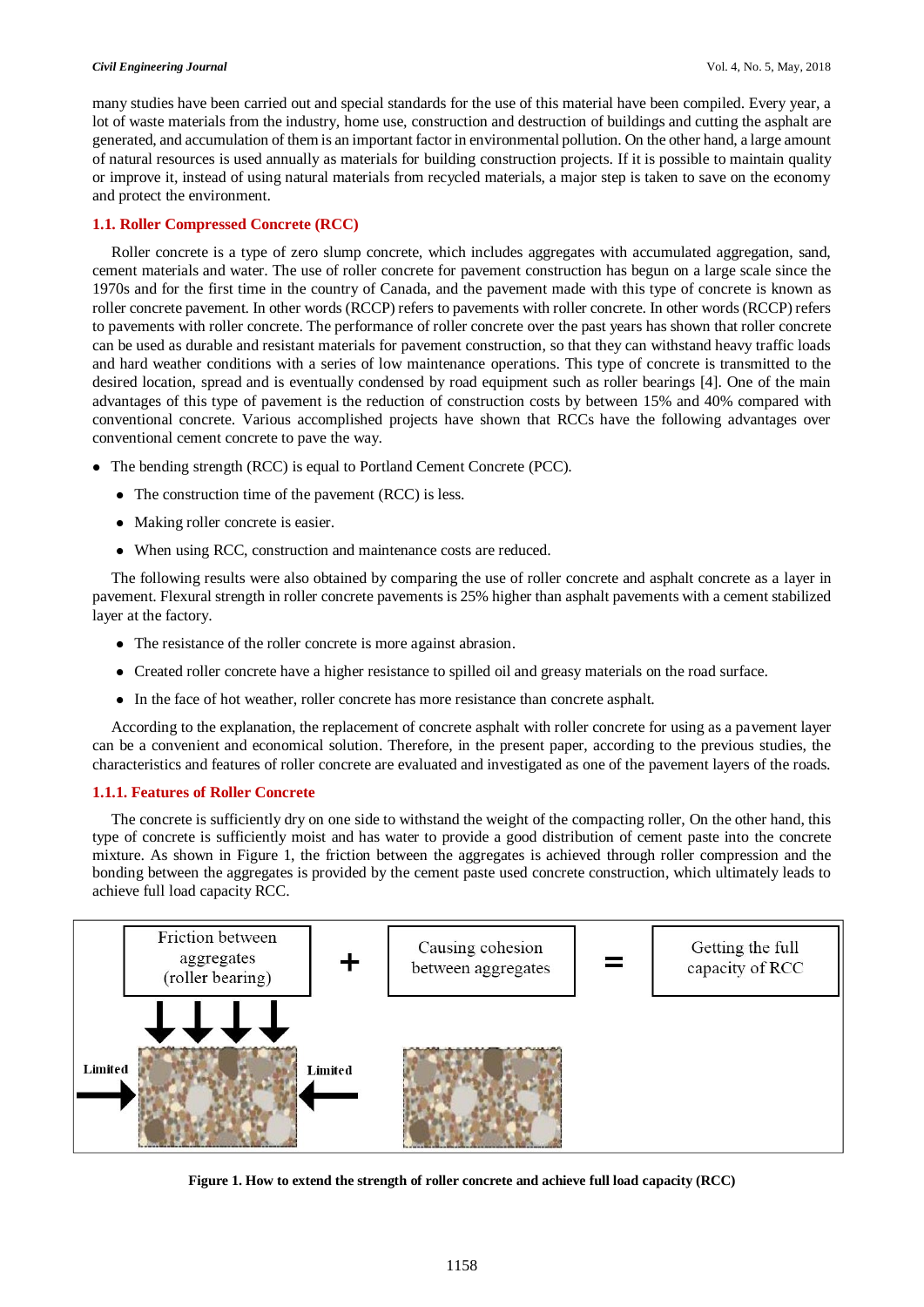In a study carried out by Hassani et al. (RCC) have seen unlike ordinary concrete, reducing the water to cement ratio to less than optimal amount will not cause the increase of resistance (RCC). Also, very fine aggregate particles play a major role in controlling the roll concrete specifications, and the amount of cement in this connection is not effective, because the roller concrete strength characteristics are mainly obtained by obtaining sufficient condensation. Natural filler aggregates are added to the roller concrete, they are mainly from 1.18 to .075 mm. When using a natural filler of 7.5% (about 154 kg per cubic meter), the roller concrete will have the highest compressive strength.

# **2. Research Background**

Roller compacted concrete is a concrete with zero slump that is used in road surfaces. The main advantages of this type of pavement, which has resulted in its superiority to ordinary asphalt pavements, are quick and easy execution, low execution costs, lower consumption of cement and high resistance to cold and hot weather. (ACI 325) has been defined this concrete that the roller concrete is a blend which has some condition in a new state that allows the roller to be conveyed through it, thus producing hard and compact concrete with roller density. In Canada, North America and some European countries, this kind of concrete has been used to make roadway surfaces, industrial surfaces with very heavy traffic has been useful in weather conditions such as extreme cold and frost [4]. Thirty years ago, when engineers used roller concrete as a pavement layer, it might never have been thought that this method would become one of the most durable and inexpensive ways to implement the road surface [3]. The expansion of this pavement was mainly due to the oil crisis of the 1970s, which has led to an increase in the cost of implementing asphalt pavement globally, and many countries have begun to use it for military and industrial areas, airport lands and roads too. This new technology has reduced operating costs about 30% [2]. Consequently, the roller concrete has no long history in the pavement, and perhaps it can be said the first use of it in the construction of the roadway is back to the 1930 Army Corps of Engineers in industrial flooring. Subsequently, this group of roller concrete used to build a runway at Washington Airport in 1942. Other applications of large-scale were in an industrial area in Vancouver, Canada in 1976 [3]. In the book published by Brito and Sycia, the use of recycled asphalt and waste as an alternative to roller concrete improves its properties. In this study, the mechanical properties and the strength of roller concrete with recycled asphalt materials have been analyzed and compared with roller concrete having 100% natural and coarse natural materials. The results showed that using up to 50% recycled asphalt, the best performance can be expected from roller concrete.

# **3. Research Method**

## **3.1. Materials**

A typical concrete, with a density of 3100 kg/m3, and an average compressive strength of 28 days, about 42.5 MPa was used for all concrete mixtures. Three natural crushed limestones with specification (3/8 NG (Natural Gravel), 8/15 NG and 0/3 Fine RS (Recycled Bituminous Sand)) as well as three other parts of RAP (4/10 RG (Recycled bituminous Gravel), 10/14 coarse RG and 0.4 fine RS) of Road Asphalt was used for Mixture (RCC). Materials (RAP) have been used without bitumen extraction.

## **3.2. Methods**

Five created mixtures each have natural sand, coarse natural grains (up to 50% and 100%) were replaced with recycled asphalt materials. Various experiments were carried out from the samples including:

- Natural and recycled aggregates according to ASTM C136-1984 standard.
- Compressive strength of samples according to ASTM C39-93a standard.
- Tensile strength of samples according to the national standards of Iran 6047 and ASTM C446 and BS 188 44.
- The stretch coefficient, based on concrete regulations of Iran (ABA), is obtained based on the relationship between compressive strength and stretch coefficient.
- Permeability, based on concrete regulations of Iran (ABA) 638.

After calculating the optimal amount of water for compacting, (RCC) should contain the amount of paste needed to fill the fine-grained skeletons and obtain the desired performance. At the end of mixing, the concrete is placed in two layers in a fixed form on the vibration table, the vibration is carried out in a minute. Figure 2. The main advantage of this method is the possibility of re-use the cylinders provided by compressed-air. This device allows RCC optimization through vibrational density energy applied to cylinders to be used to determine the specification of concrete. The compression on the sample is estimated at 7.5 kg. The concrete mold volume is (Solid V/Total V), which is actually measured.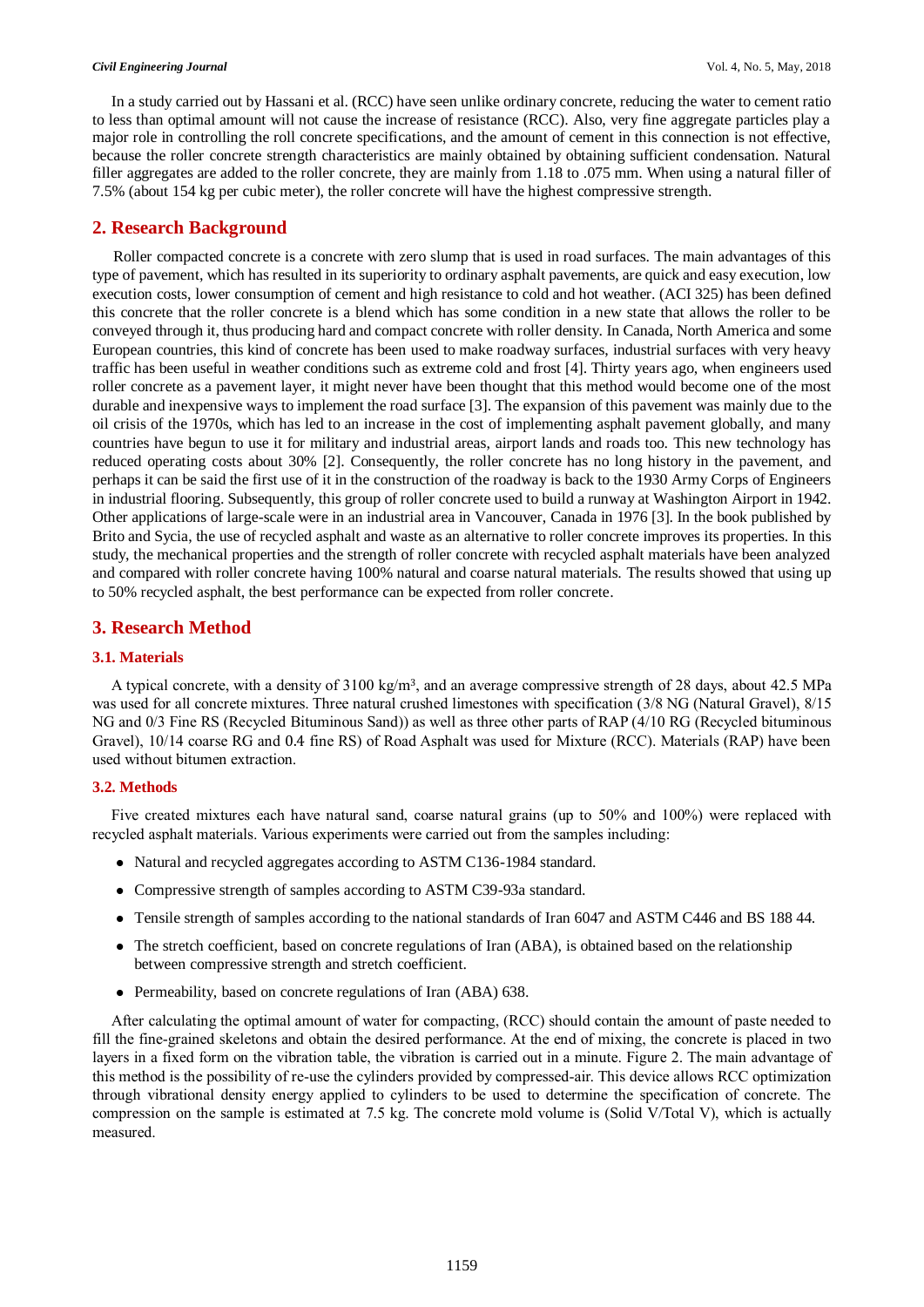

**Figure 2. Vibration weigh Test**

# **4. Experimental Results and Discussions**

## **4.1. Materials**

## **4.1.1. Distribution of Grain Size**

The distribution of the natural size grains and (RAP) particles used in Figure 3 is presented. It seems that Recycled sand (fine particles of RAP) is thicker than natural sand, mainly composed of small sand and a small proportion of medium sand. According to Figure 3, it is observed that coarse recycled materials are similar to large natural materials. This result was confirmed by other researchers [2-16].



NS: natural sand, RS: recycled bituminous sand, NG: natural gravel, RG: recycled bituminous gravel

**Figure 3. Assessment of natural and recyclable compounds**

## **4.1.2. Properties of Materials**

Ocular analysis showed that the coarse particles (RAP) is rough and contains several small gaps, but the surface of natural materials is smooth. Fine materials (RAP) contains a significant number of fine particles arising from crushed gravel at the bottom of the street. Particles RAP (RS and RG) are lighter and absorb more water compared to natural materials (NS, NG). In contrast, other researchers found that particles (RAP) had less porosity and water absorption than natural materials [4].

## **4.2. Properties of Hardened Concrete**

#### **4.2.1. Compressive Strength**

The results of the compressive strengths of multiple compounds for the ages of 7, 28 and 90 days are presented in Figure 2. Compared to reference concrete (RCC 0/0), it can be clearly stated that the increase of RAP content has negative effects on the volume of compressive strength. The authors showed in their studies that mechanical properties of roller concrete decreased with increasing material content (RAP). If 100% of natural sand replaces 100% of the fine material (RAP), the compressive strength is reduced by about 30%. If 100% of RAP materials are used, the reduction will be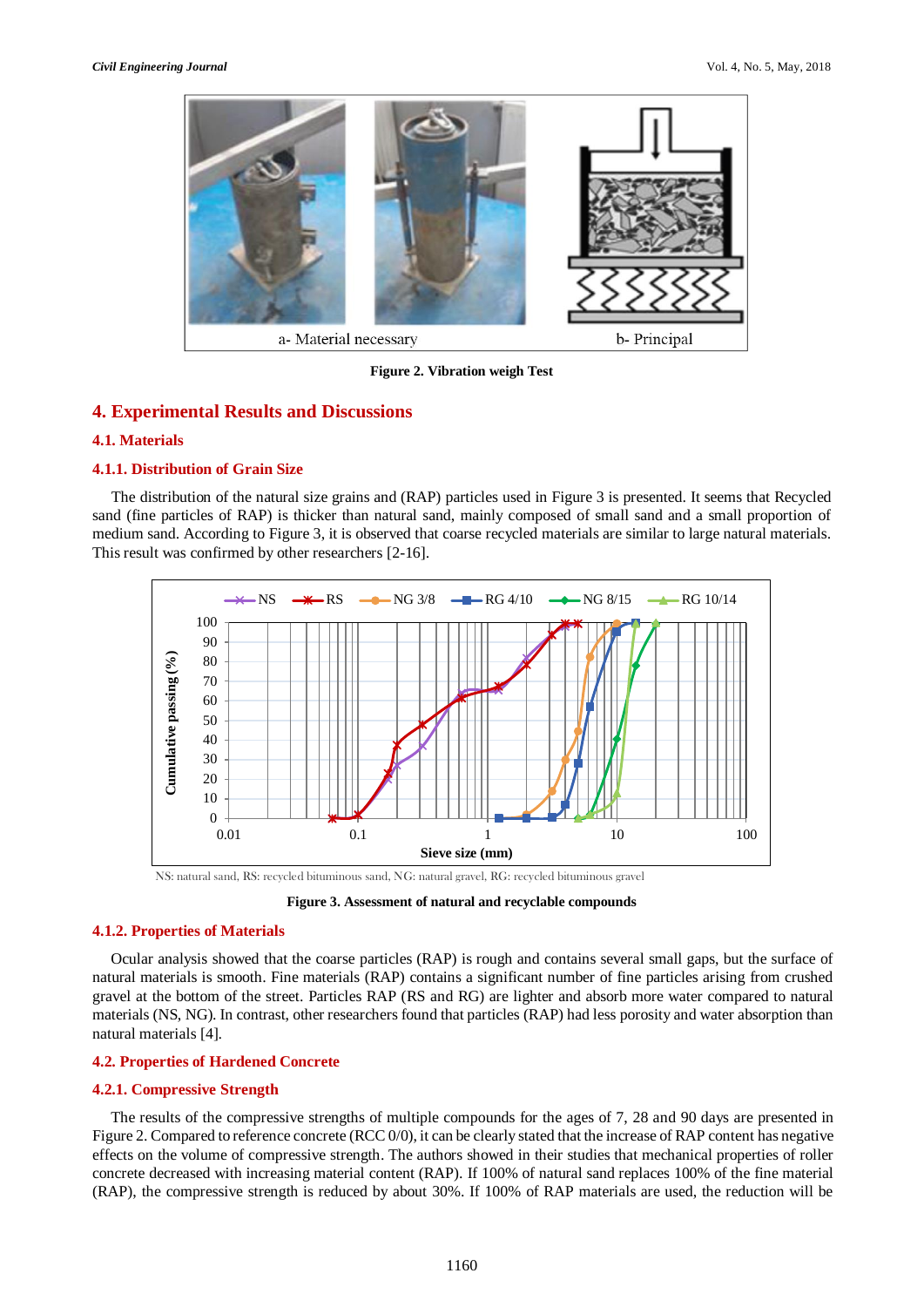about 50%. If 50% of both coarse and fine-grained RAPs are used, the movement of coarse and fine-grained materials (RAP) should be carried out with caution, since it would adversely affect the compressive strength.



**Figure 4. Result of compressive strength**

#### **4.2.2. Tensile Strength**

Figure 5 shows that the results of the tensile strength (RCC) with or without materials (RAP) at the ages of 7, 28 and 90 days are not more than 1.6 mega-Pascal in the first 10 days, and in long term (90 days), in comparison with the control concrete, which is about 2 mega-Pascal in 28 days, is fixed. As it seems, the tensile strength (RCC) with 100% of the material (RAP) is reduced by about 26% compared with control concrete ( $RCC0/0$ ). According to other results [4-11], the tensile strength is not more than 2.5 Mega PPS in 28 days. Other researchers found that the reduction in tensile strength was approximately 56%. Debieb et al. [11]. It is observed that with 50% of both RAP and TAP, the tensile strength increases by about 23% in 28 days, and then decreases in the following days.



**Figure 5. Ratio of tensile strength (RCC) with materials (RAP) in terms of mega-pixel versus time in days**

## **4.2.3. Tensile Coefficient**

The tensile strength of the concrete changes in the same direction, the results are shown in Figure 4. Replacement of natural sand and fine material (RAP) reduces tensile coefficient significantly about 41 percent. When the 10% of coarse natural materials are replaced by copper recycled asphalt materials, this reduction falls to 53%. This issue has been confirmed by other researchers [1]. Contrary to what was supposed, the amount of bitumen reached to particles (RAP) did not strengthen the tensile coefficient of new concrete over 28 days. Perhaps this is due to the weak cohesion between the new concrete cement glue and this bitumen.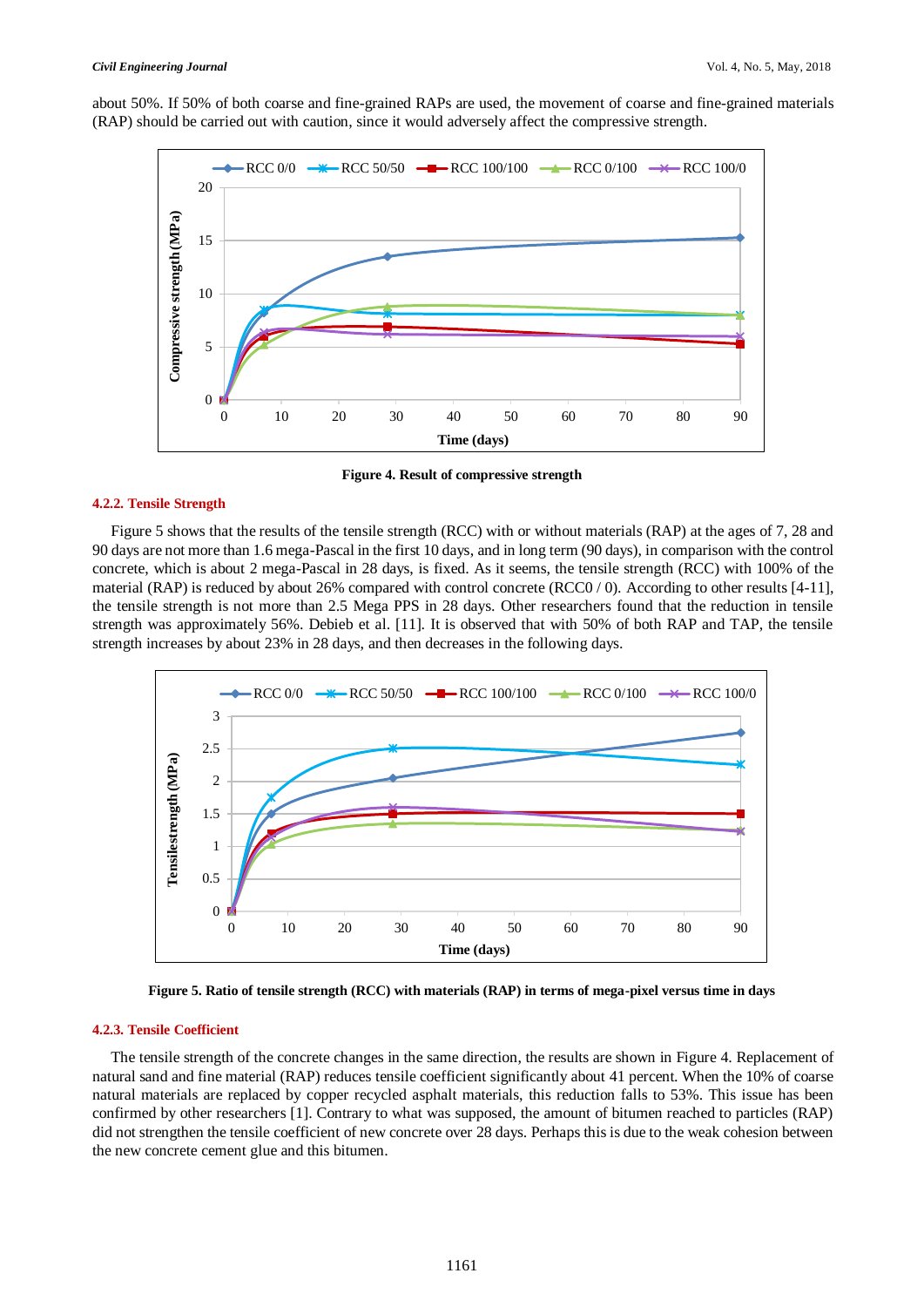

**Figure 6. RCC mixture alpha mixture diagram in Giga Pascal in a variety of roller concrete mixes**

#### **4.2.4. The Relationship between Mechanical Properties and Permeability**

It can be assumed that mechanical properties of roller concrete are very sensitive to the porosity caused by the increase in recycled asphalt materials. This porosity may be due to low adhesion between recycled particles and new concrete cement. Therefore, it can be concluded that if the recycled asphalt is added to the mixture with a good percentage, it reduces permeability and generally improves the mechanical properties of the roller concrete mixture. Based on the results and analysis mentioned above, it appears that RCC with 50 percent of both materials of coarse and fine recycled asphalt is a positive response to this request.

#### **4.2.5. Water Absorption by Capillary**

Figure 5 shows that the process of absorbing roller concrete with recycled asphalt materials is the same as the control concrete, except for the mixture (RCC 50/50), all samples have the increase of water absorption by 20 to 60% compared to control concrete. Compared to Figure 2, this result confirms the highest density concrete (RCC 50/50). Hence, it can be concluded that the generated density significantly influenced by the amount of added materials (RAP).



**Figure 7. Water absorption graph of roller concrete made by recycled asphalt, in terms of kilograms per square meter versus time**

# **5. Conclusion**

In this research, the effects of recycled asphalt materials on the properties of roller concrete were experimentally investigated. Based on accomplished tests and analyzes, the following results can be expressed as follows: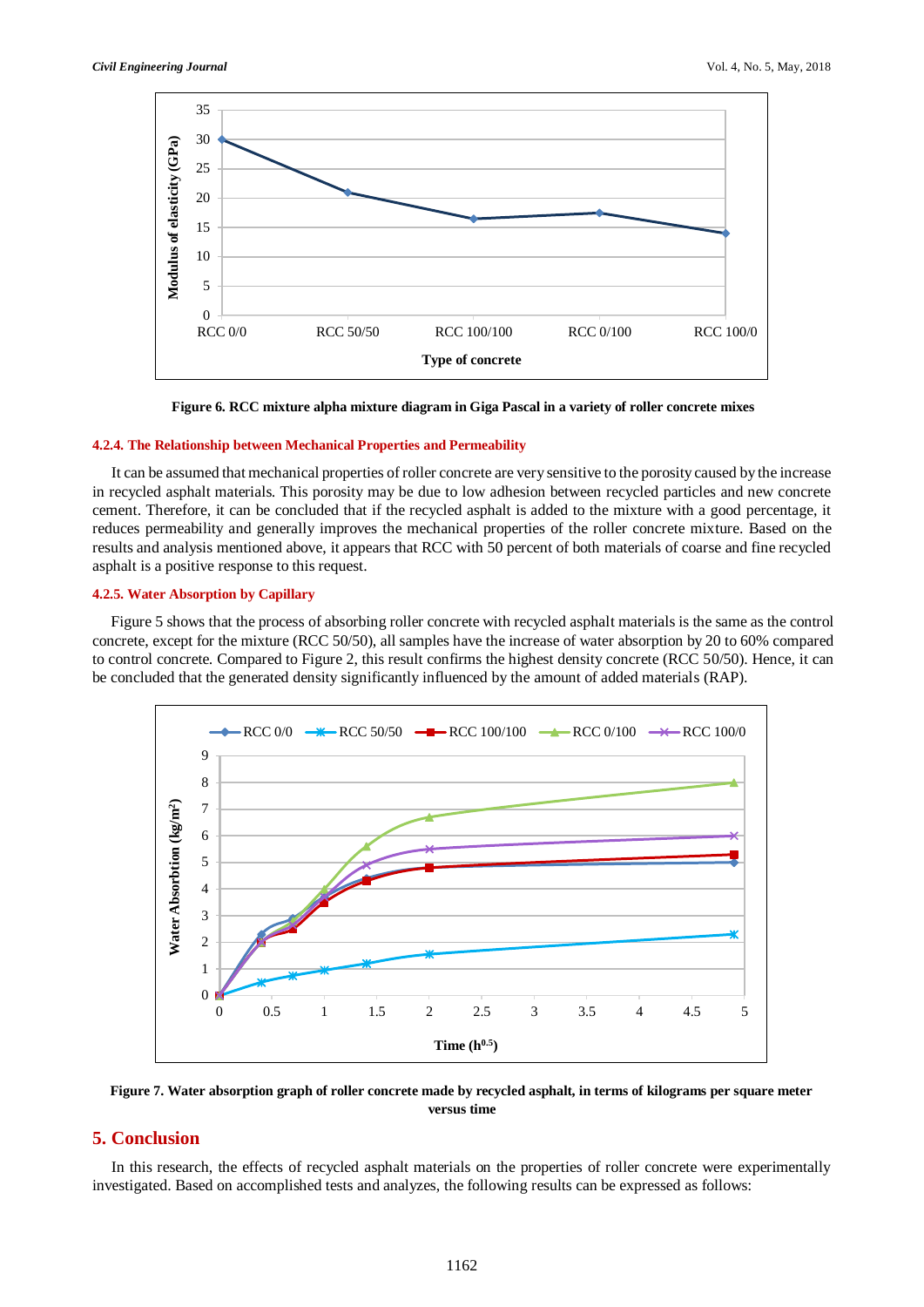- RAP is different due to the amount of bitumen in the particles and the lower density and more water absorption capacity than the natural materials.
- Concentration and density (RCC) with materials (RAP) are significantly affected by the amount of material (RAP).
- When natural materials, fine or coarse, or both are replaced by asphalt, the 28 day compressive strength of the roller concrete is reduced by about 32 to 55 percent.
- The use of small asphalt, fine, coarse or both reduces the compressive strength of the roller concrete.
- Mechanical properties and water absorption (RCC) are heavily influenced by the amount of bitumen (RAP) and is greatly sensitive to increase of permeability.
- The use of recycled asphalt in roller concrete, in addition to eliminating some of the amount of waste, helps the needs of natural aggregates in concrete.

Due to low performance (RCC) with materials (RAP), other recycled materials are more suitable for use as materials in (RCC). Therefore, the replacement of natural aggregates with these types of recycled seeds should be done with caution and limited to 50% for both fine and coarse grains. However, (RCC) with materials (RAPs) can be used as substrates for road asphalt or for some similar projects, low-traffic and rural roads, as well as an extensive coverage of sidewalks.

# **6. References**

[1] ACI Committee Report, Materials Journal."Removal and reuse of hardened concrete" (2001).

[2] Al Abdul Wahhabh, Hi and Asi,I. M. "Optimization of roller compacted concrete for local application", Transportation Research Record, No. 1458, pp. 1-7(1999).

[3] ACI Committee 325. "Report on roller compacted concrete pavement", American ConcretInsti-tute, pp.3-15, ACI 325.10R-95(1995).

[4] ACI 325.10.State of art Report. "On Roller Compacted Concrete pavements". American Concrete Institute report ACI 325. 10- 95(2001).

[5] A. Meddah, M. Beddar, A. Bali. J. Clean. "Use of shredded rubber tire aggregates for roller compacted concrete pavement". Prod 72 (2014): 187–192. doi:10.1016/j.jclepro.2014.02.052.

[6] A. Modarres, Z. Hosseini Des. "Mechanical properties of roller compacted concrete containing rice husk ash with original and recycled asphalt pavement material", Mater. 64 (2014): 227–236. doi:10.1016/j.matdes.2014.07.072.

[7] A.R. Pasandin, I. "Overview of bituminous mixtures made with recycled concrete Aggregates", Constr. Build. Mater. Perez 74 (2015): 151–161. doi:10.1016/j.conbuildmat.2014.10.035.

[8] A. Saadi, Formulation et étude d'un béton de route à base de Matériaux locaux. "Civil engineering department", Université of Blida, Master Thesis, Blida, Algeria, (2010).

[9] A.R. Pasandin,I. "Overview of bituminous mixtures made with recycled concrete Aggregates, Constr". Build. Mater. Perez 74 (2015): 151–161. doi:10.1016/j.conbuildmat.2014.10.035.

[10] C. Settari, F. Debieb, El. H. Kadri, O. Boukendakdji. "Assessing the effects of recycled asphalt pavement materials on the performance of roller compacted concrete", October (2015). doi:10.1016/j.conbuildmat.2015.10.039.

[11] E. Ferrebee, A. Brand, A. Kachwalla, J. Roesler, D. Gancarz, J. Peforr. "Fracture properties of roller-compacted concrete with virgin and recycled aggregates",Transport. Res. Rec.: J. Transport. Res. Board 244 (2014): 128–134. doi:10.3141/2441-17.

[12] F. Debieb, L. Courard, S. Kenai, R. "Mechanical and durability properties of concrete using contaminated recycled aggregates", Cement Concr. Compos, Degeimbre32 (2010): 421–426.

doi:10.1016/j.cemconcomp.2010.03.004.

[13] F. Debieb, L. Courard, S. Kenai, R. "Roller compacted concrete with contaminated recycled aggregates", Constr. Build. Mater. Degeimbre 23 (2009): 3382–3387. doi:10.1016/j.conbuildmat.2009.06.031.

[14] K. Bilodeau, C. Sauzeat, H. Di Benedetto, F. "Roller compacted concrete for road base layer with RAP and steel fibers": viscous properties and description of experimental sites, in: 10th International Conference on Concrete Pavements: Sustainable Solutions to Global Transportation Needs, Quebec, Canada, Olard July (2012).

[15] M. Zdiri, "Etude de formulation et de comportement mécanique des Bétons Compactés au Rouleau (BCR)", Applications routières – Cas des matériaux de gisements locaux, University of Artois, Ph.D. Thesis, Frensh, (2008). doi:sudoc.fr/133643522.

[16] National cooperative highway research board, Report 673. "A manual for design of hot mix asphalt with commentary", (2011): 760–788. doi:10.17226/14524.

[17] P. Delhez, X. Willem, F. Michel, L. Courard, "Use of concrete recycled aggregates in roller compacted concrete", in: E. Vasquez, Ch.F. Hendriks, G. Hansen (Eds.), Conference on the Use of Recycled Materials in Building and Structures – RILEM Barcelona, pp.